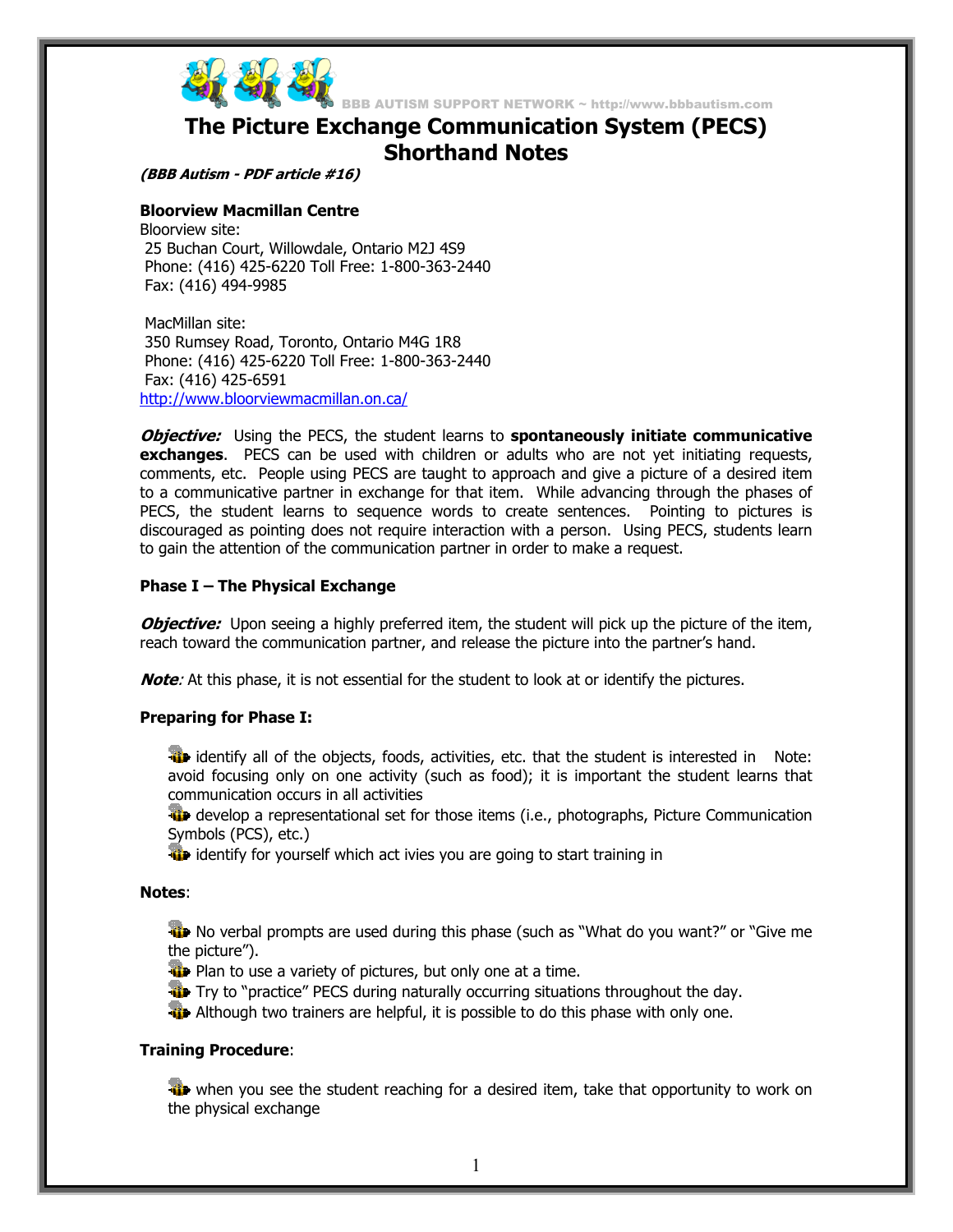

BBB AUTISM SUPPORT NETWORK ~ http://www.bbbautism.com

**All** allow the child to engage in the activity for a short period and then remove the item (or stop the activity)

get the picture that represents the identified item

sit directly in front of the student

**P** place the picture of the item between you and the student

**H** hold the desired item in one hand while showing it to the student (the reason for holding it is so that the student cannot take it)

**H** hold out your other hand as a cue for the student to give you the picture ("open-hand cue")

initially, the student is going to reach for the desired item

 without saying anything (i.e., no verbal cuing!) and using hand-over-hand, help the student to pick up the picture and put into your "open hand" (put the object down while doing this)

**AP** as the student releases the picture into your hand, you label his action by saying something like "oh, you want the play dough!" (this is beneficial for those children who tend to repeat sentences exactly how they are presented as well for those who have difficulty with pronoun reversals)

**W** without delay, give the desired item to the student

## **Helpful Hints**:

**ID** only give parts of the activity at a time, so that you can practice this for several turns/trials during one activity

**if** if there is only one item, take away the item after a few seconds (or one turn, etc.) and practice the exchange several times

 $\ddot{a}$  only use items that the student has shown an interest in at that moment – the child must want the item or else the exchange will not be reinforcing

## **Fading Cues**:

**A** as the student becomes familiar with the expectations of the exchange, start fading the physical assistance (i.e., hand-over-hand)

**n** next, start fading your "open-hand" cue

**W** move on the Phase II once the student is consistently and independently exchanging a picture in order to retrieve a desired item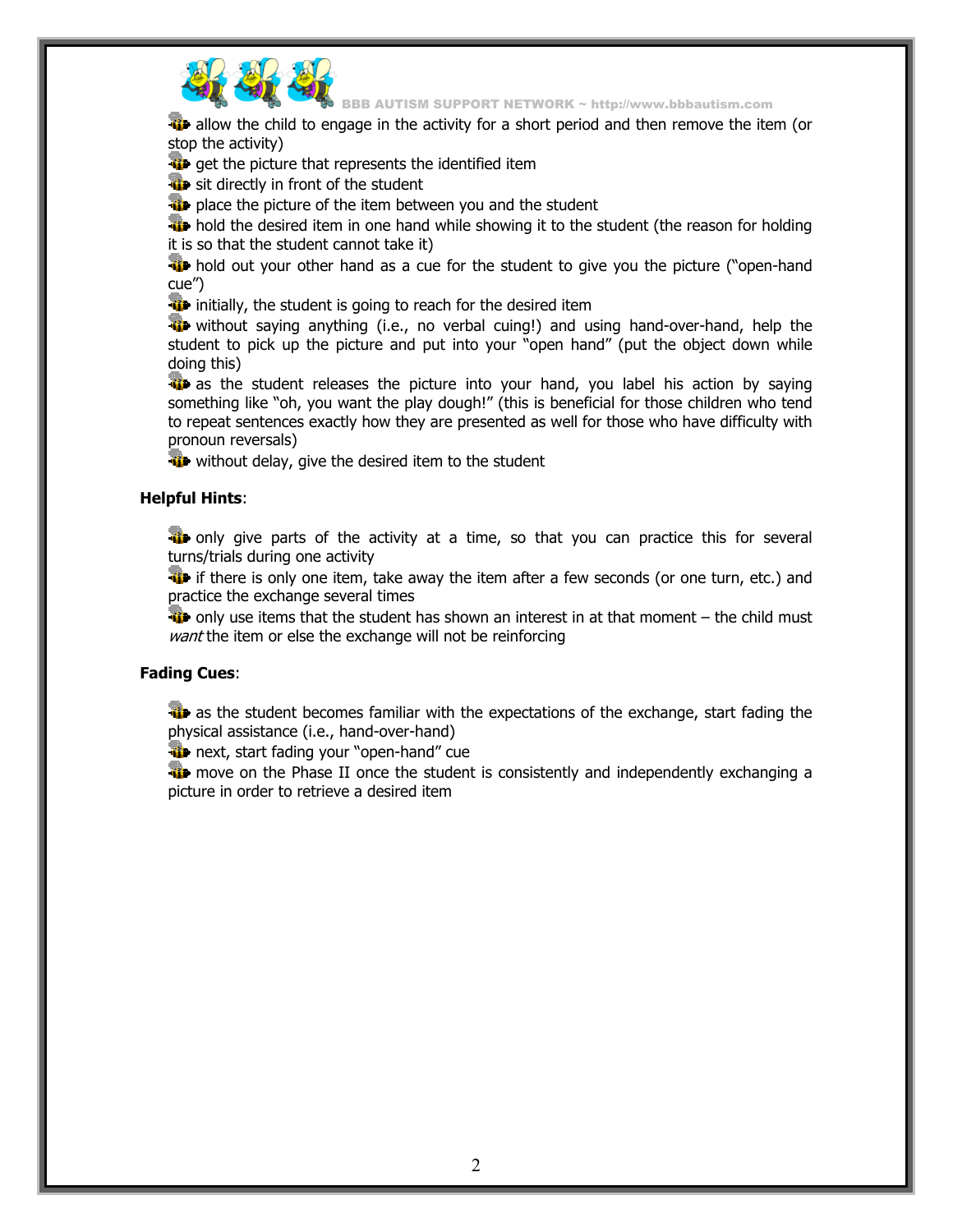

BB AUTISM SUPPORT NETWORK ~ http://www.bbbautism.com

# **Phase II – Expanding Spontaneity**

*Objective:* The student will go to his/her communication board/book, pull the picture off, go to the communication partner, and release the picture into the partner's hand.

## **Preparing for Phase II:**

**EXEC** create a communication board (i.e., a piece of laminated cardboard with Velcro on it, the front of a binder with Velcro on it, etc.)

**Store the pictures in a binder using Velcro; arrange the pictures in a meaningful way so** that you can easily find them (i.e., sort by themes)

## **Notes:**

**n** no verbal prompts are used

 $\ddot{\bullet}$  teach a variety of pictures – using only one at a time (the student is not required to be discriminating between the pictures at this phase)

**use a variety of trainers/communication partners** 

**the train in naturally occurring situations** 

## **Training Procedure**:

**Fi** once the desired activity has been established by the student, place the appropriate picture on the communication board

**the student must now remove the picture from the board and give it to you** 

**W** once the student learns to do this, increase the distance between you and the student

**EXP** now, the exchange must become more intentional first by reaching for you and then by getting up and moving towards you

**the next step is to increase the distance between the student and the picture (slowly** increase the distance)

**the** the trainer is the one expected to return the picture to the board once the student has given the picture – do not tell the student to "Put your picture back" – you would not ask a verbal child to "Put your words back"

**The move on to Phase III once the child consistently and independently goes to get the** picture of the desired item and brings it to you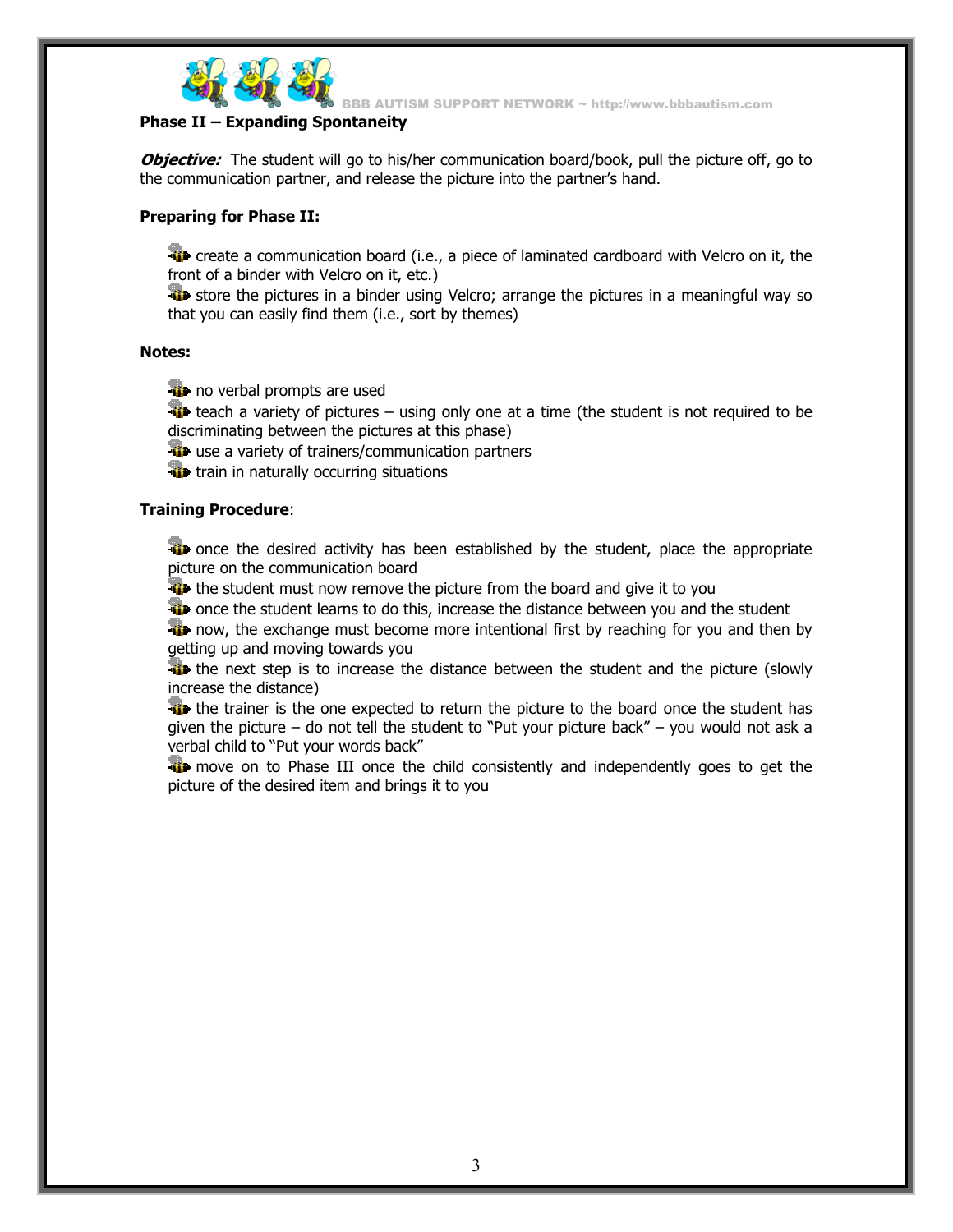

BB AUTISM SUPPORT NETWORK ~ http://www.bbbautism.com

# **Phase III – Picture Discrimination**

*Objective:* The student will request the desired items by going to a communication board, selecting the appropriate picture from an array, going to a communication partner and giving the picture.

# **Preparing for Phase III:**

**in** in addition to having pictures of desired items, you should now identify and get pictures of non-desired items

**12** non-desired items could be those that the student dislikes or shows no interest in, or are contextually irrelevant (such as a shoe during snack time)

## **Notes:**

**ID** no verbal prompts are used during this phase

**Fi** rotate the position of the pictures on the communication board so that the student does not learn to identify them by their location (this will discourage *looking*)

# **Training Procedures:**

**Prip** present the student with one desired item and one strongly disliked, non-preferred item **A** at first, pair the pictures with the real objects (i.e., by placing the picture between the object and the student)

**All** almost immediately, try to fade away the real objects and just present the student with the pictures

 $\ddot{u}$  give the student the object that corresponds with the given picture (even if it is the nonpreferred or contextually irrelevant item); you can then say "You asked for the shoe" or "You want the shoe" – wait a few seconds and then return the two pictures to the board when the student responds to the non-preferred item, point to the desired item and say "If you want a cookie, you need to ask for a cookie"

**is** if this occurs continually, check that the student is, in fact, interested in the "desired item"

 $\ddot{u}$  you can also start reducing the size of the pictures to  $\frac{3}{4}$ " – 1"

**T** correspondence checks: every once in a while let the student take the requested item after giving you the picture. This will tell you whether or not the student is making the connection between the picture and its corresponding object

**The once the student has learned to look at the pictures and to discriminate between them,** start adding more pictures to the board so that the student learns to request from a variety of pictures

**T** continue doing this until the student can discriminate amongst 1--20 pictures

**A** at this point, you can develop theme boards and place in the environment or in a book (or both)

410 you may also want to start putting desired objects out of reach to increase opportunities for requesting

**The student is ready to move on to Phase IV once he/she is able to discriminate between** a variety of pictures and is able to request a preferred choice from amongst a group of pictures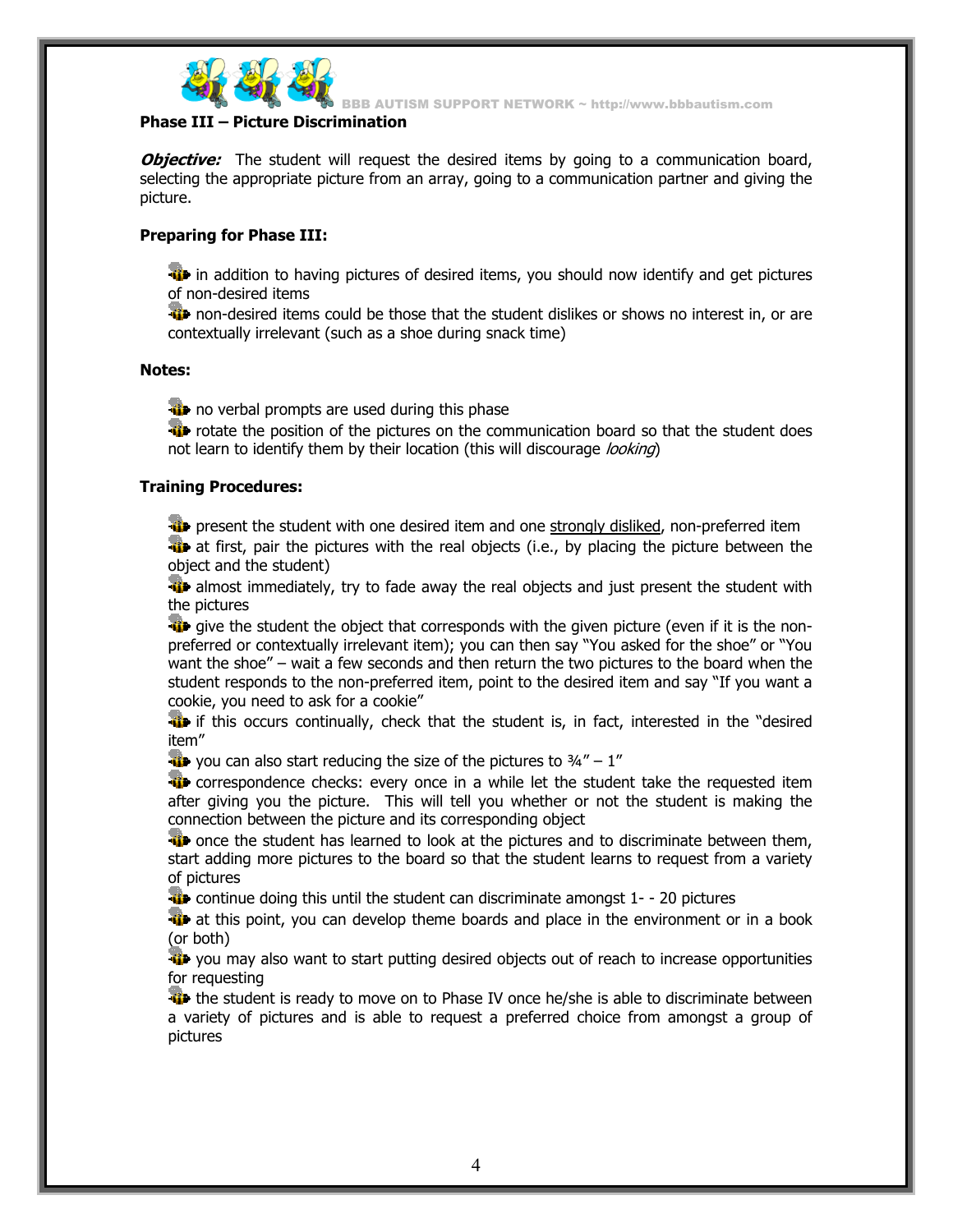

BB AUTISM SUPPORT NETWORK ~ http://www.bbbautism.com

## **Phase IV – Sentence Structure**

*Objective:* The student requests present and non-present items using a multi-word phrase by going to the book, picking up a picture/symbol of "I want", putting it on a sentence strip, picking out the picture of what is wanted, putting it on the sentence strip, removing the strip from the communication book, approaching the communicative partner, and giving the sentence strip to him/her. By the end of this phase, the student typically has 20 – 50 pictures in the communication book (or board) and is communication with a variety of partners.

## **Preparing for Phase IV:**

**C** create a sentence strip out of cardboard (laminate and add Velcro) and with Velcro, attach to the communication binder

**Create a picture for "I want"** 

**it** it is helpful for some children to use colour coding for teaching sentence structure; a widely used colour-coding format is known as "Fitzgerald Key"

\*Please see attached "Fitzgerald Key" for colour-coding information

## **Notes:**

**n** no verbal prompts are used during this phase

**Continue periodic "correspondence checks"** 

**EXECONTER 19 FEE 20 ATT** continue to use during a variety of activities and with a variety of partners

#### **Training Procedure:**

**A** attach the "I want" picture to the far left of the sentence strip

The student should be guided to place the picture of the desired item next to the "I want" picture

the student then gives you the sentence strip

**As** as the student is giving you the strip, you should verbalize the request by saying "I want \_\_\_\_\_\_\_\_\_\_" or tell the student "You told me…I want\_\_\_\_\_\_" (pause as if expecting the

student to repeat or fill in the blank)

**The once the student consistently does this, move the "I want" picture to the top left hand** corner of the board/page

 when the student wants something, guide him/her to the "I want" picture, help him/her to place it on the left side of the sentence strip and then help the student to place the picture of the desired item next to it

**T** continue doing this until the student can complete these steps independently

**start placing desired items out of sight** 

## **Phase V – Responding to "What do you want?"**

**Objective:** The student can spontaneously request a variety of items and can answer the question "What do you want?"

## **Training Procedures:**

**At at this phase, the student can initiate requests independently using the starter phrase "I** want" followed by a picture of the desired item

ideally, the student has not yet been exposed to the prompt "What do you want?"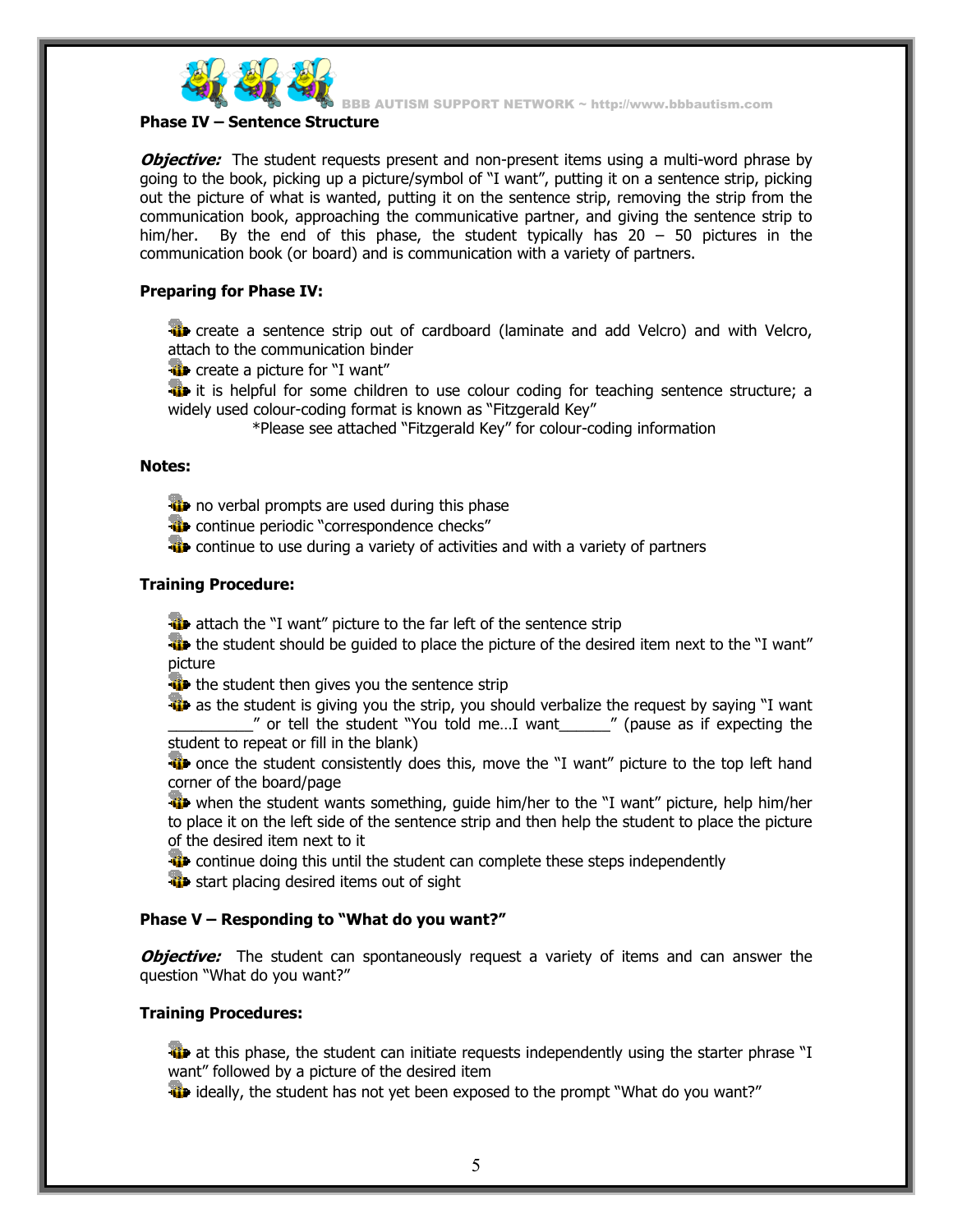

BBB AUTISM SUPPORT NETWORK ~ http://www.bbbautism.com

**it** it is inevitable that people will continue to ask the student this; therefore, this phase teaches the student how to respond to this prompt (by this phase, the student may already be doing this)

**H** however, it is extremely important that the student still be able to request most things spontaneously, without being prompted

**W** you should be able to move through this stage quite quickly

#### **Phase VI – responsive and Spontaneous Commenting**

*Objective:* The student expands communicative functions to include commenting, expression of feelings, likes and dislikes, etc.

## **Preparing for Phase VI:**

**C** create pictures for "I see", "I like", "I feel", etc.

#### **Notes:**

**T** reinforcers should match the communicative act (i.e., tangibles for requests and social responses for comments)

**W** use the pictures when you communicate with the student to model how to use them for these expanded functions (you can either use the sentence strip or point to the pictures) **Colour coding may be helpful at this stage** 

## **Training Procedure:**

**C** create opportunities for commenting during naturally occurring activities

**Example, during snack time, you could make a comment "mmmm, I like cookies"** (using the child's pictures), "What do you like?"

**B** another example could be "I feel happy", "How do you feel?"

**A** at the end of this phase, the student may be ready to start pointing to the pictures; however, the student needs to bring the communication book/board to his/her communication partner while pointing so the person-to-person interaction is still occurring

## **Colour/Size/Location Concepts**

**The student should learn to use these concepts in communicative functions within his/her** current repertoire (i.e., rather than just saying "I want the ball", the child can add "I want the red ball" or "I want the *big* ball" or "I want the *big red* ball")

**the** this can be taught in a more structured format as well as within natural contexts

# **Differentiate yes/no request vs. yes/no label**

**the** student learns to answer both "Do you want \_\_\_\_\_?" and "Is this a \_\_\_\_\_?" questions

**EXP** remember, the reinforcers for the "Do you want" questions should be tangible and the reinforcers for the "Is this a" questions should be social